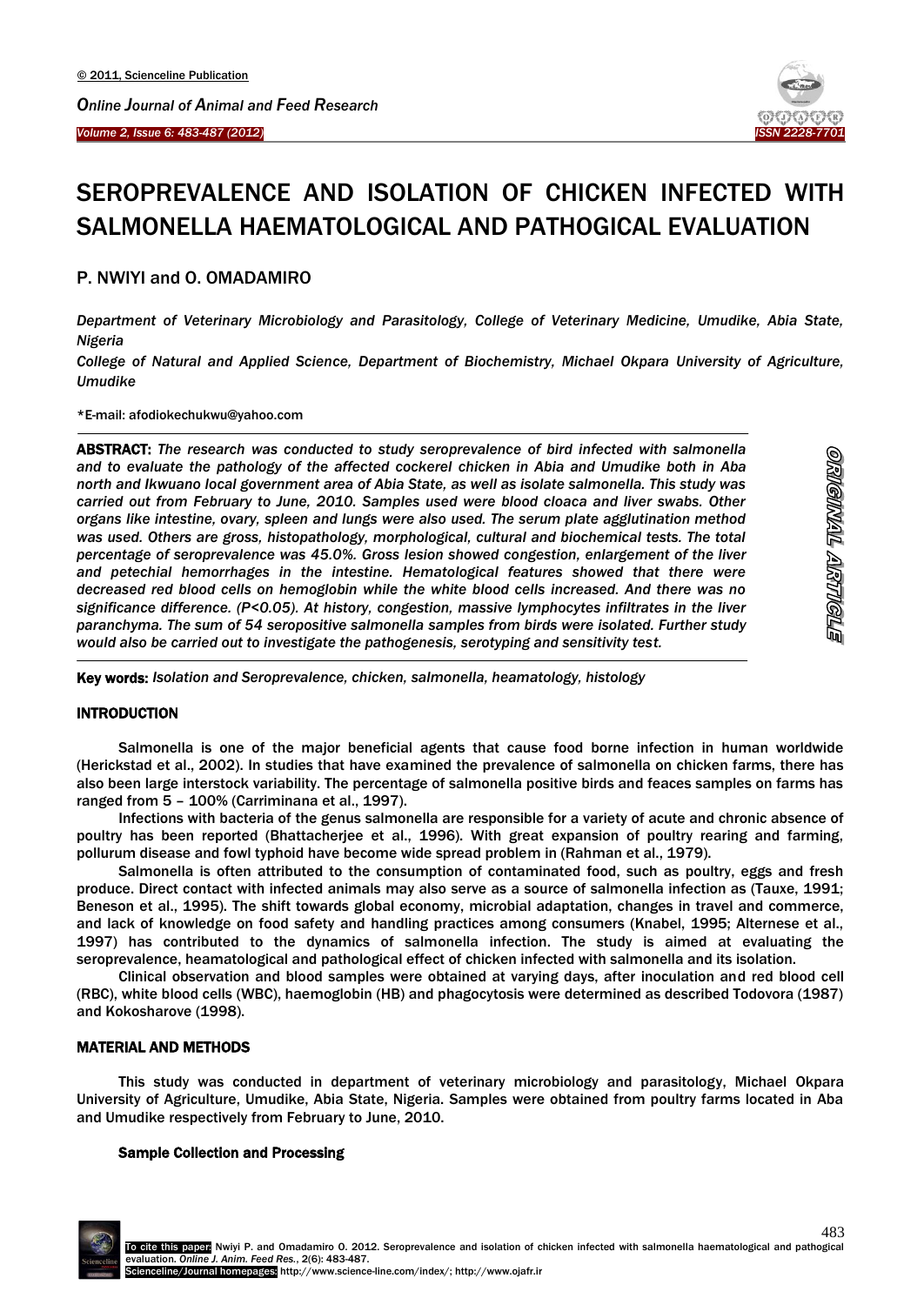Samples were collected from cockerel from different farms. The farms had no history of being vaccinated for salmonella. However, they were still screen for salmonella. The samples were collected from birds of varying ages; starter (3 – 6 wks), grower (10 – 16wks), and adult cock (18 – 40wks). Aseptically, 1ml of blood was collected from the jugular vein using 23 gauge needle. The sera were later separated by centrifugation at 1000 rpm for 5 minutes.

#### Serm Plate Agglutination Test

All isolates were serologically confirmed using commercially available anti-sera Kit (Remel Europe Ltd. UK), specific for all group and type factor antigens. Isolates were sub-cultured on salmonella overnight, serological evaluations were carried out by slide agglutination test. (El-Geridy et al., 1999). The anti sera kit contains salmonella polyvalent O (A-G), salmonella polyvalent O (A-S) and salmonella polyvalent O (A-S) and salmonella polyvalent 09 (A-H). Antigen 0.02ml was pieced on ceramic tiles and 0.02ml of chicken sera was placed on it with the aid of micropipette and mixed properly followed by rocking. Dumping on mixing indicates positive result.

#### Isolation and Identification of Salmonella

One hundred faecal samples (from the cloaca) were collected using sterile swab sticks. The method of Ewings (1986) was adopted. The culture swab sample was inoculated into selenite -F- and incubated at 370C for 24 hours and then plated on salmonella-Shegella agar (SSA) and Triple Sugar iron (TSI) agar to get a pure culture. This was later incubated overnight. The presence of (white or yellow) colony with black centered spot was observed.

#### Biochemical Test

Besides Gram's stain described by merchant and Packer (1967) other rest carried out were indole test, voges proskuaer (VP) test, methy red test (MR), TSI, agar slant reaction and sugar fermentation test according to (OIE, 2004).

#### Experimental Chicken

Firstly, the feacal samples of fourteen birds of four weeks old were screened for the presence of salmonella and those found to be negative were grouped into A and B. Group B was infected with salmonella while Group A was the control.

Exactly 0.2ml of 3.3 x 10<sup>8</sup> efu/ml of the salmonella was infected orally to the crop of the chicken with the aid of catheter and monitored for 21 days – (3 weeks). The birds were fed with Animal poultry feed adequately. Blood samples 1ml was collected from the jugular vein using 23 gauge needle at 1, 2, 3, 4, 7, 14 and 21 days after infection (Kokosharov, 1998). The birds were later sacrificed while the control was screened.

#### Estimation of Haemoglobin (Hb), Red Blood Cell (RBB) White Blood Cell (WBC) of Chicken

HB estimation was determined by adding phosphate buffer saline to the 20mark sahlis apparatus followed by addition of blood sample with pipette. The tube was typed intermittently while distill water was added drop by drop until it assume the consistency recorded. The experiment was repeated thrice. Red blood cell and white blood cell were determined using Neubaur hemocymeter counting chamber (Westhpal et al., 1952). The cover was well fixed to the counting chamber hemocymeter such that there is perfect bridging of the middle line. The suspension was prepared by adding 20ml of chicken of blood with pipette to 4ml of the already prepared red blood cell diluting fluid and 0.4ml white blood cell diluting fluid. A drop of the solution was applied to the tip against the edge of the cover slip. Caution was taken to avoid the fluid from over-flowing into the channels. Focus the objective onto each four corner square and count all the cells contained in them. The WBC and RBC were differently counted and recorded.

#### Historical examination of infected chickens

The infected birds were sacrificed using surgical blade and forceps and the intestine, liver and lungs tissue were preserved in 10% formalin for histological examination. Each sample was appropriately placed in sample bottle and labeled. The tissues were trimmed, washed, processed in ascending grades of alcohol, cleared in chloroform, embedded in paraffin, sectioned using a microtome and stained with hematoxylin and eosin (Luna, 1968). Photomicrography was taken using photomicrograhic camera (Olympus Pm –C35 model).

# Statistical Analysis

All the results were expressed as means of three parallel determinations and the statistical significance was assessed by analysis of variance. The significance was expressed as (P < 0.05).

# RESULTS AND DISCUSSION

It was found that salmonella increased with the increase of age of birds, table 1. This findings was supported by Sikder et al, (2005) and Young and Teiuquang (2003). A total of 16 isolates (28.5%) was found from 56 seropositive birds and 3 isolates (6.6%) was found from 44 seronegative birds as reflected in Table 2. The isolation rate of seronegative birds was lower than that of seropositve. This finding was also reported Hoque et al, (1996). The birds infected with isolate infection showed that WBC of infected differ significantly from the uninfected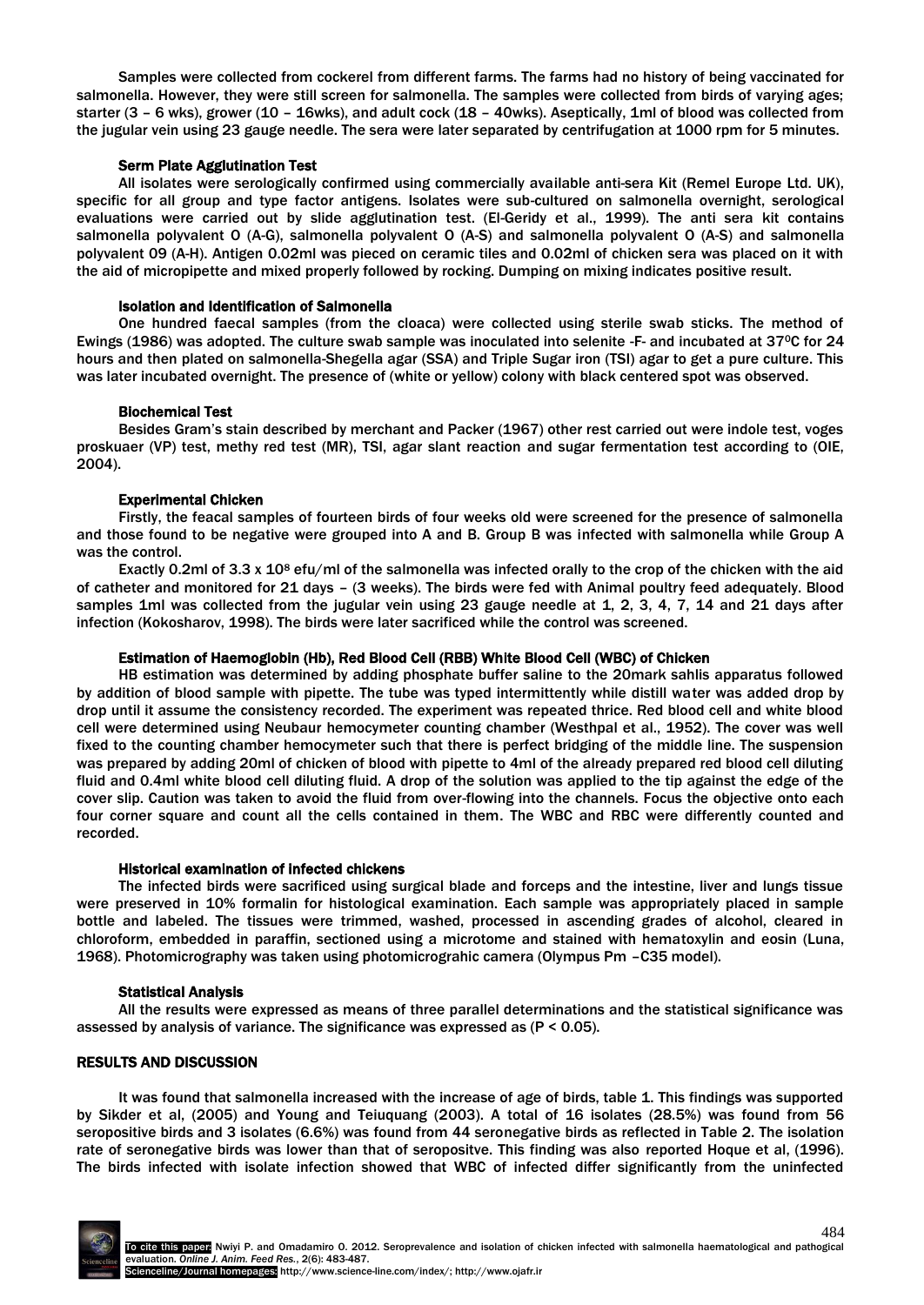controls (P<0.05). However, from day 14 to 21 WBC decreased significantly (P<0.05) compared to control. WBC of uninfected was significantly (P<0.05) than that of infected birds on day 1 with mean WBC of 2.18 ±0.06 and 2.22± 0.25 respectively. There was s decrease in the red blood cell from  $3.42 \pm 0.24$  in day 1 to  $1.06 \pm 0.18$  in day 7, as well as heamoglobin from 9.32  $\pm$  0.32 in day 1 to 5.86  $\pm$  in day 7. This could be attributed to the infective salmonella which destroys the red blood cell and heamoglobin. The white blood cell increased progressively up to day 7 and the reason is to fight the infective organism, similar report was presented by Kokosharov (1998).

| Table 1 - Seroprevalence of chicken infected Salmonella of different ages |                                                                  |    |                                |  |  |  |  |  |
|---------------------------------------------------------------------------|------------------------------------------------------------------|----|--------------------------------|--|--|--|--|--|
| Group                                                                     | <b>No. of Sample Seropositive</b><br><b>No. of Sample Tested</b> |    | <b>Percentage Seropositive</b> |  |  |  |  |  |
| Starter (3 - wks)                                                         | 16                                                               |    | 12.5%                          |  |  |  |  |  |
| Grower $(10 - wks)$                                                       | 34                                                               |    | 20.6%                          |  |  |  |  |  |
| Adult (18 - wks)                                                          | 70                                                               | 44 | 62.8%                          |  |  |  |  |  |
| <b>TOTAL</b>                                                              | 120                                                              | 54 | 45.0%                          |  |  |  |  |  |

| Table 2 - Relationship between Salmonella Isolate in percentage and Seroprevalence |                    |                     |  |  |  |  |  |
|------------------------------------------------------------------------------------|--------------------|---------------------|--|--|--|--|--|
| <b>Agglutination Test</b>                                                          | <b>Feacal Swab</b> | Salmonella Isolated |  |  |  |  |  |
| Seropositive                                                                       | 56                 | 16(28.5%)           |  |  |  |  |  |
| Seronegative                                                                       | 44                 | $3(6.6\%)$          |  |  |  |  |  |
| <b>TOTAL</b>                                                                       | 100                | 19(35.1%)           |  |  |  |  |  |

#### Table 3 - Red and white blood cells of birds orally infected with Salmonella Organism

| <b>Parameter</b>                                                                                                                        | <b>Control</b>  | Day after infection |               |               |                |                 |                 |                 |
|-----------------------------------------------------------------------------------------------------------------------------------------|-----------------|---------------------|---------------|---------------|----------------|-----------------|-----------------|-----------------|
|                                                                                                                                         |                 |                     |               |               |                |                 | 14              | 21              |
| <b>WBC</b>                                                                                                                              | $2.18 + 0.60$   | $2.22 \pm 0.25$     | $2.4 + 1.0$   | $2.86 + 1.8$  | $5.42 \pm 1.8$ | $5.42 \pm 0.10$ | $2.12+0.42$     | $1.86 + 0.14$   |
| <b>RBC</b>                                                                                                                              | $3.64 + 0.11$   | $3.42 \pm 0.24$     | $2.88 + 22$   | $2.74 \pm 20$ | $1.66 + 0.18$  | $1.66 + 0.18$   | $2.04 + 1.4$    | $1.66 + 0.16$   |
| <b>HB</b>                                                                                                                               | $9.52 \pm 0.42$ | $9.32 \pm 0.32$     | $8.98 \pm 54$ | $8.26 \pm 58$ | $6.28 \pm 60$  | $5.86 \pm 0.56$ | $5.80 \pm 0.54$ | $5.86 \pm 0.56$ |
| <b>Bandnuclei</b>                                                                                                                       | 2.86            | 3.16                | 4.80          | 4.82          | 7.12           | 8.20            | 9.32            | 6.82            |
| Lymphocytes                                                                                                                             | 73.10           | 66.40               | 58.84         | 56.40         | 54.10          | 56.00           | 55.00           | 70.00           |
| Values were calculated from seven individual birds per group and expressed as mean $\pm$ SEM. Difference (P<0.05) from control and post |                 |                     |               |               |                |                 |                 |                 |

infected treated groups. Wbc = White blood cell. Rbc=Red blood cell. Hb=Hemoglobin concentration



Plate 1. Histopathology of Salmonella sp. infected liver showing congested blood vessels, infiltration of lymphocytes, heterophils around the blood vessel.



Plate 2: Histopathology of normal liver of a chicken

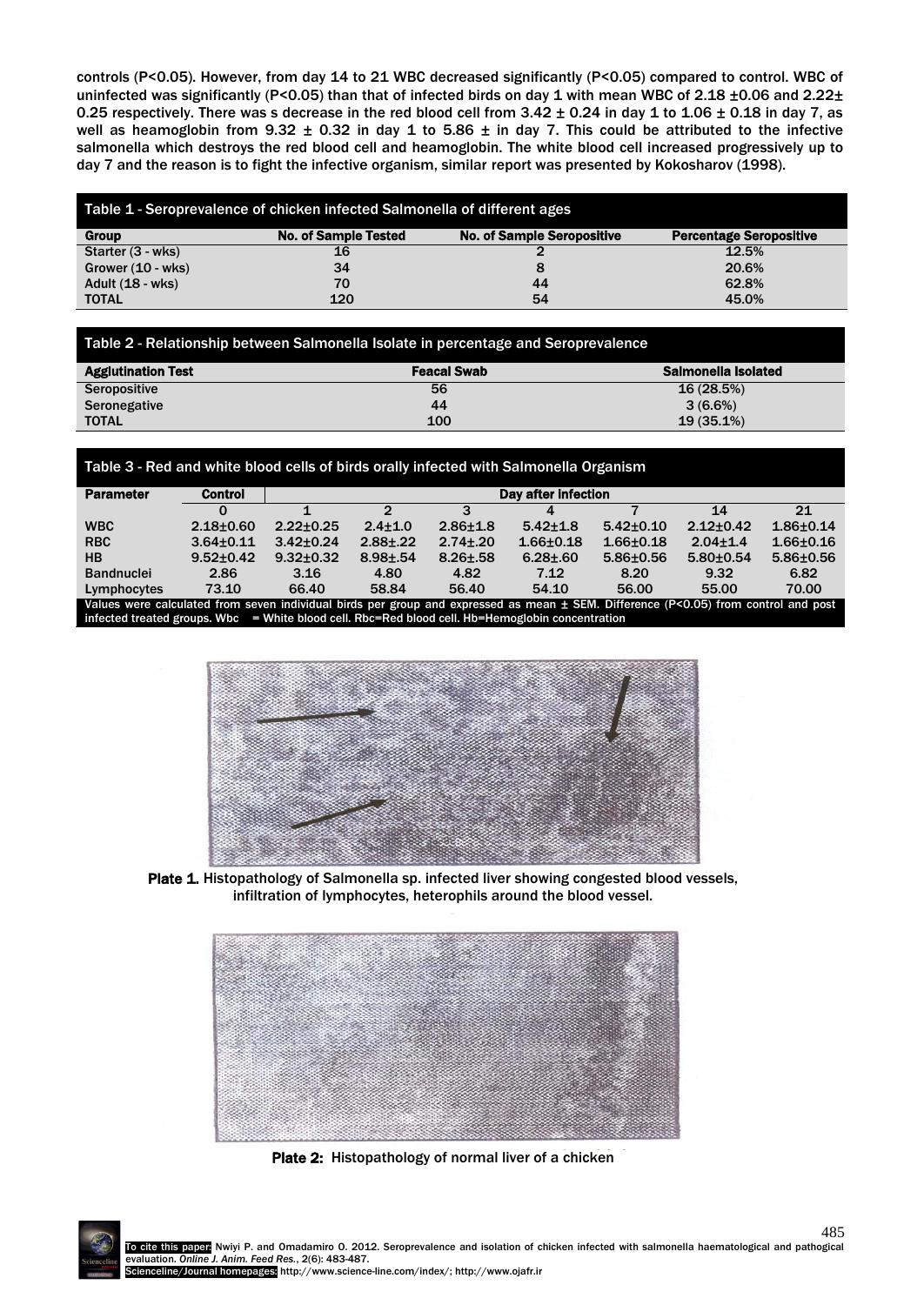

Plate 3: The Lesions in the ovary of salmonella infected bird (Pullorum Diesease)



Plate 4. Normal ovary of birds

Similarly, there was a decrease in the lymophocytes from day 1 to 7. The noticeable increase in the white blood cell from day 14 to 21 is suggestive of the inability of the white blood cell to overcome the infective salmonella. The red blood cell, heamoglobin level and hymphocytes of post infection varied. The red blood cell and heamoglobin showed marked progressive decrease as low as 1.66 and 5.86 respectively. The analysis of variance showed no significance difference (P<0.05).

# REFERENCES

- Altekruse SF, Cohen ML and Swerdlow DL (1997) Emerging food borne disease. Emerg. Infect. Dis. 3: 285 293.
- Benenson AS and Chin AS (1995). Control of Communicable Disease manual. Am. Public Health Assoc. Washington DC.
- Bhattachargee PS, Kundu RL and Mazunder JU (1996). A retrospective analysis of chicken disease diagnosed at the center Disease Investigation Laboratory. Dhaku; Bangladesh Veterinary Journal. 30: 105 – 113.
- Carriminana JM (1997). Diminishing incidence and level of salmonella in a commercial broiler hatchery. Journal Poultry Resource. 6: 90 – 93.
- Herkstand H, Mptergerri Y and Tauxe R (2002). Salmonella Surveillance: A global survey of public health serotyping. Epidemol Infection. 129: 1 - 8.
- Hoist O, Ulmer A, Brude H and Flag E (1996). Biochemistry and cell biology of bacterial endofoxin. FEMS Immune. Medical Microbiology. 16:83 – 104.
- Knable SL (1995) Food borne illness; Role of Home food handling practices. Food Technology. 49: 119 131. Kokooharov T (1998) Changes in the white blood cell and specific phagocytosis in chicken with experimental
	- fowl typhoid. Indian Veterinary Journal.74: 547 549.